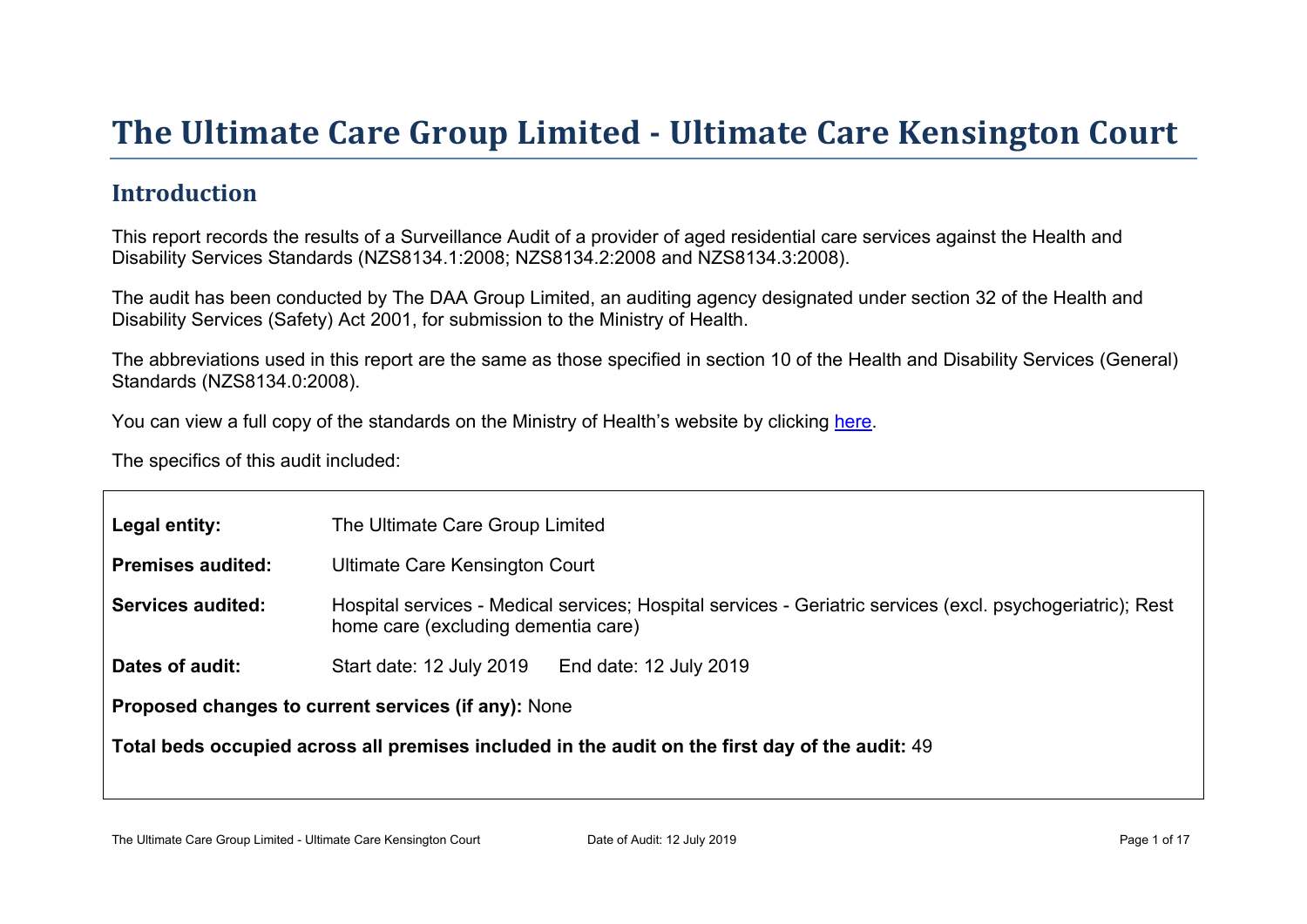## **Executive summary of the audit**

### **Introduction**

This section contains a summary of the auditors' findings for this audit. The information is grouped into the six outcome areas contained within the Health and Disability Services Standards:

- consumer rights
- organisational management
- continuum of service delivery (the provision of services)
- safe and appropriate environment
- restraint minimisation and safe practice
- infection prevention and control.

As well as auditors' written summary, indicators are included that highlight the provider's attainment against the standards in each of the outcome areas. The following table provides a key to how the indicators are arrived at.

#### **Key to the indicators**

| <b>Indicator</b> | <b>Description</b>                                                                                                                        | <b>Definition</b>                                                                       |
|------------------|-------------------------------------------------------------------------------------------------------------------------------------------|-----------------------------------------------------------------------------------------|
|                  | Includes commendable elements above the required<br>levels of performance                                                                 | All standards applicable to this service fully attained with<br>some standards exceeded |
|                  | No short falls                                                                                                                            | Standards applicable to this service fully attained                                     |
|                  | Some minor shortfalls but no major deficiencies and<br>required levels of performance seem achievable without<br>extensive extra activity | Some standards applicable to this service partially<br>attained and of low risk         |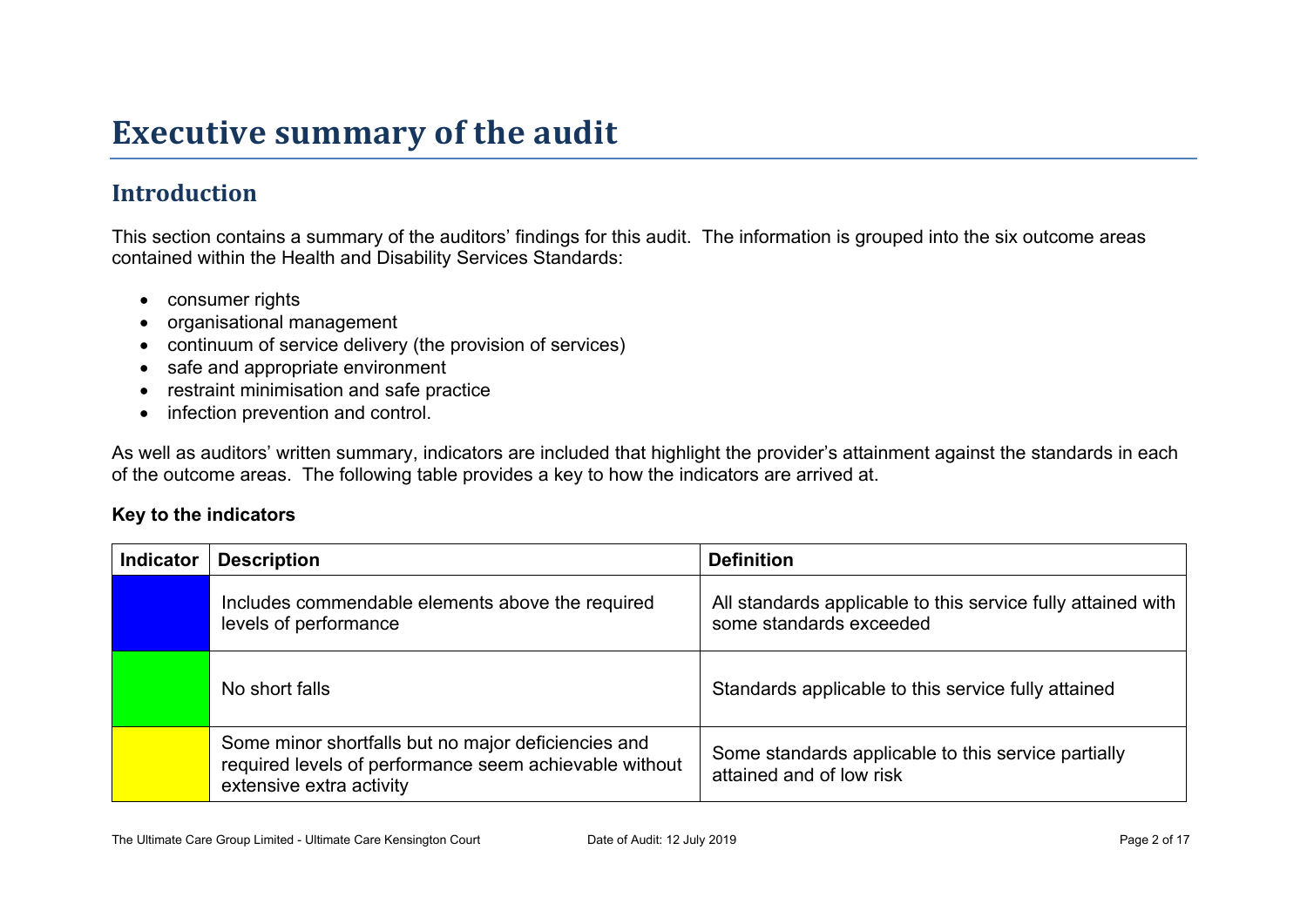| <b>Indicator</b> | <b>Description</b>                                                                              | <b>Definition</b>                                                                                                               |
|------------------|-------------------------------------------------------------------------------------------------|---------------------------------------------------------------------------------------------------------------------------------|
|                  | A number of shortfalls that require specific action to<br>address                               | Some standards applicable to this service partially<br>attained and of medium or high risk and/or unattained<br>and of low risk |
|                  | Major shortfalls, significant action is needed to achieve<br>the required levels of performance | Some standards applicable to this service unattained<br>and of moderate or high risk                                            |

#### **General overview of the audit**

Ultimate Care Kensington Court provides rest home and hospital level care for up to 81 residents. The service is operated by The Ultimate Care Group Limited and managed by a facility manager and a clinical manager. Residents and families spoke positively about the care provided.

This surveillance audit was conducted against the Health and Disability Services Standards and the service's contract with the district health board. The audit process included review of policies and procedures, review of residents' and staff files, observations and interviews with residents, family members, management, staff, contracted allied health providers and a general practitioner.

This audit has resulted in no areas identified as requiring improvement.

#### **Consumer rights**

| Includes 13 standards that support an outcome where consumers receive safe services of an<br>appropriate standard that comply with consumer rights legislation. Services are provided in a<br>manner that is respectful of consumer rights, facilities, informed choice, minimises harm and<br>acknowledges cultural and individual values and beliefs. |  | Standards applicable<br>to this service fully<br>attained. |
|---------------------------------------------------------------------------------------------------------------------------------------------------------------------------------------------------------------------------------------------------------------------------------------------------------------------------------------------------------|--|------------------------------------------------------------|
|---------------------------------------------------------------------------------------------------------------------------------------------------------------------------------------------------------------------------------------------------------------------------------------------------------------------------------------------------------|--|------------------------------------------------------------|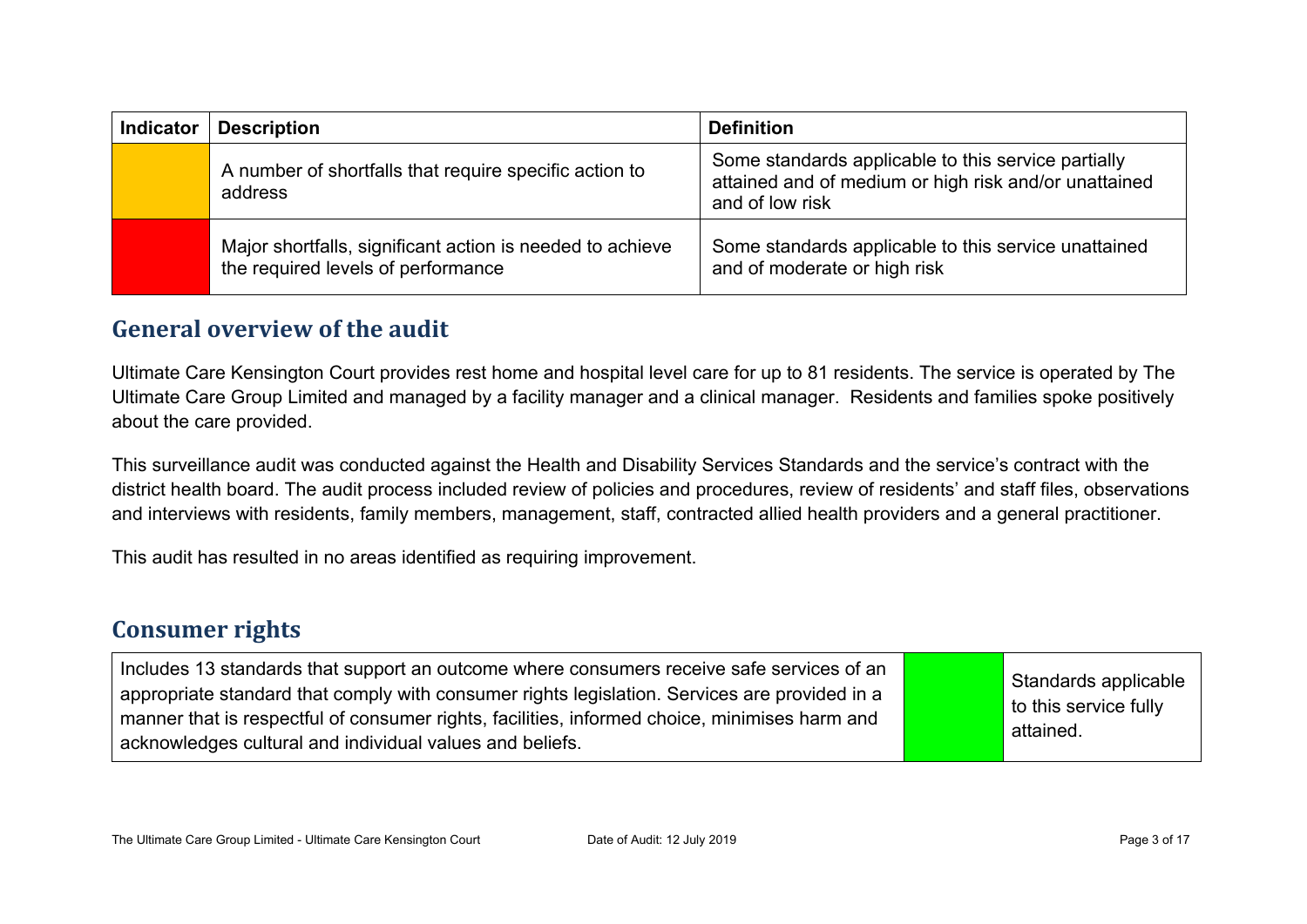Open communication between staff, residents and families is promoted, and confirmed to be effective. There is access to interpreting services if required. Staff provide residents and families with the information they need to make informed choices and give consent.

A complaints register is maintained with complaints resolved promptly and effectively.

#### **Organisational management**

| Includes 9 standards that support an outcome where consumers receive services that comply |  | Standards applicable  |
|-------------------------------------------------------------------------------------------|--|-----------------------|
|                                                                                           |  | to this service fully |
| with legislation and are managed in a safe, efficient and effective manner.               |  | attained.             |

Business and quality and risk management plans include the scope, direction, goals, values and mission statement of the organisation. Monitoring of the services provided to the governing body is regular and effective. An experienced and suitably qualified person manages the facility.

The quality and risk management system includes collection and analysis of quality improvement data, identifies trends and leads to improvements. Staff are involved and feedback is sought from residents and families. Adverse events are documented with corrective actions implemented. Actual and potential risks, including health and safety risks, are identified and mitigated. Policies and procedures support service delivery and were current and reviewed regularly.

The appointment, orientation and management of staff is based on current good practice. A systematic approach to identify and deliver ongoing training supports safe service delivery and includes regular individual performance review. Staffing levels and skill mix meet the changing needs of residents.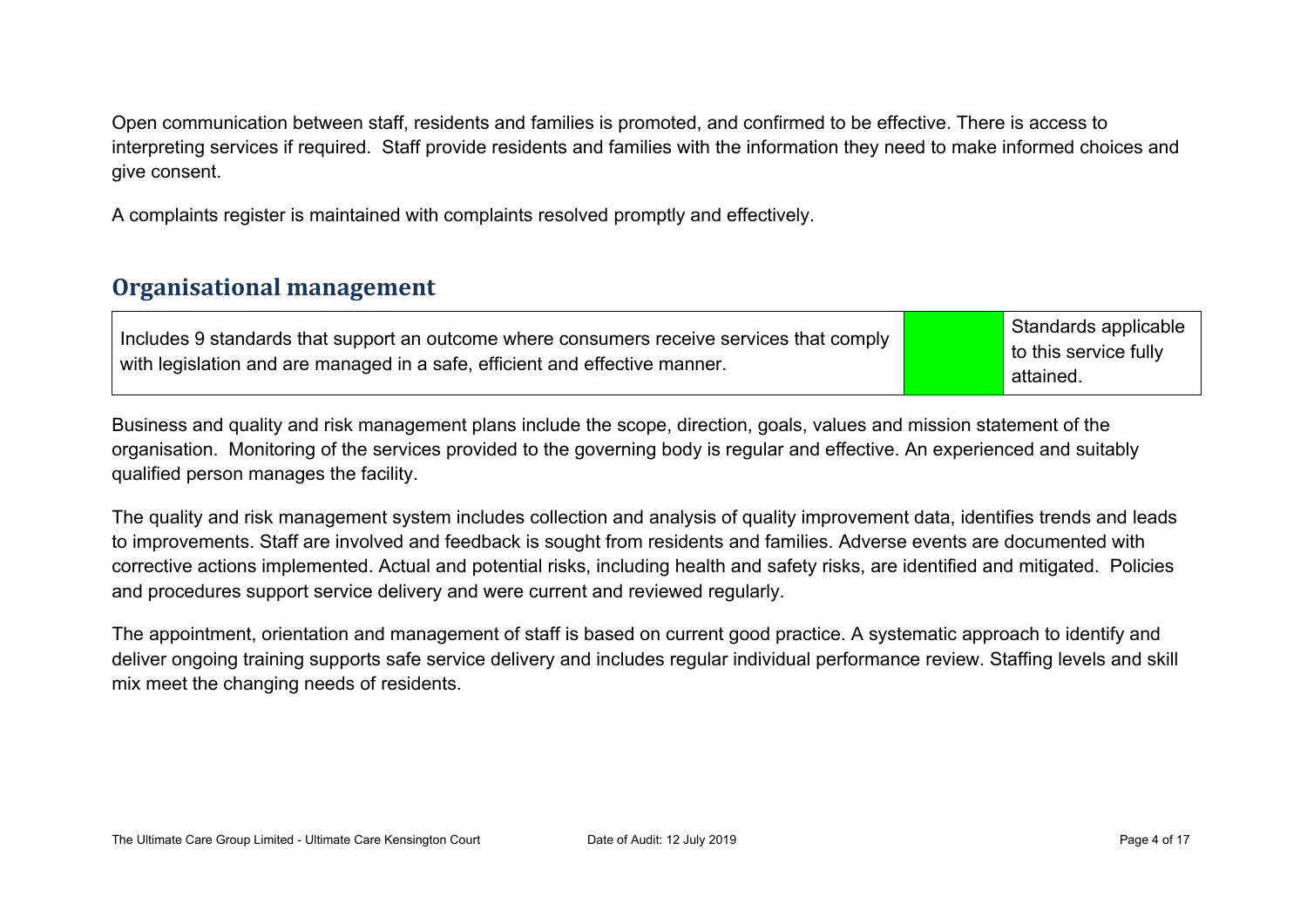#### **Continuum of service delivery**

Includes 13 standards that support an outcome where consumers participate in and receive timely assessment, followed by services that are planned, coordinated, and delivered in a timely and appropriate manner, consistent with current legislation.

Standards applicable to this service fully attained.

Residents' needs are assessed by the multidisciplinary team on admission within the required timeframes. Shift handovers and communication sheets guide continuity of care.

Care plans are individualised, based on a comprehensive and integrated range of clinical information. Short term care plans are developed to manage any new problems that might arise. All residents' files reviewed demonstrated that needs, goals and outcomes are identified and reviewed on a regular basis. Residents and families interviewed reported being well informed and involved in care planning and evaluation, and that the care provided is of a high standard.

The planned activity programme is overseen by two diversional therapists and provides residents with a variety of individual and group activities and maintains their links with the community. A facility van is available for outings.

Medicines are managed according to policies and procedures based on current good practice and consistently implemented using an electronic system. Medications are administered by registered nurses and care staff, all of whom have been assessed as competent to do so.

The food service meets the nutritional needs of the residents with special needs catered for. Policies guide food service delivery supported by staff with food safety qualifications. The kitchen was well organised, clean and meets food safety standards. Residents verified overall satisfaction with meals.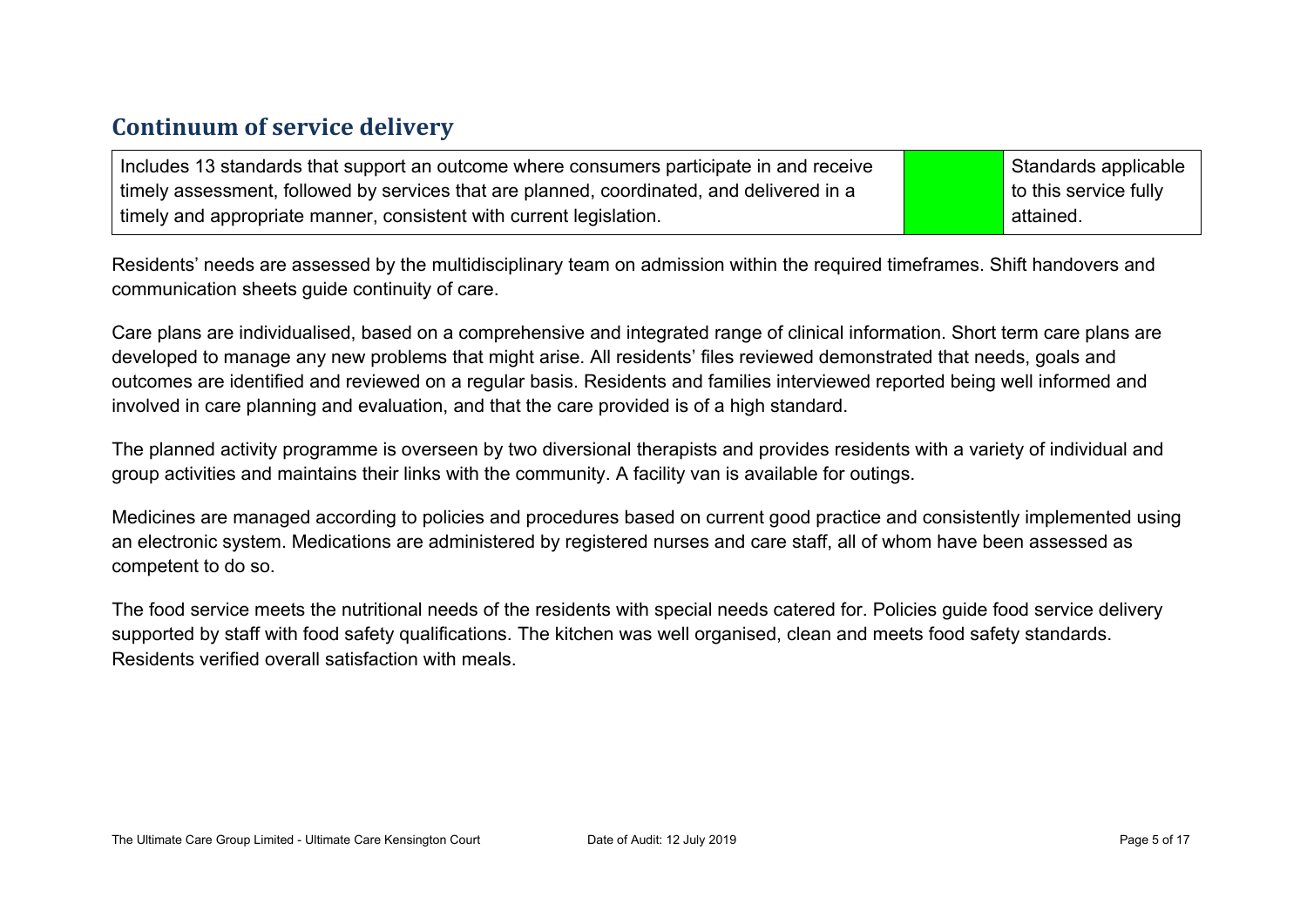#### **Safe and appropriate environment**

| Includes 8 standards that support an outcome where services are provided in a clean, safe<br>environment that is appropriate to the age/needs of the consumer, ensure physical privacy is<br>maintained, has adequate space and amenities to facilitate independence, is in a setting<br>appropriate to the consumer group and meets the needs of people with disabilities. |  | Standards applicable<br>to this service fully<br>attained. |
|-----------------------------------------------------------------------------------------------------------------------------------------------------------------------------------------------------------------------------------------------------------------------------------------------------------------------------------------------------------------------------|--|------------------------------------------------------------|
|-----------------------------------------------------------------------------------------------------------------------------------------------------------------------------------------------------------------------------------------------------------------------------------------------------------------------------------------------------------------------------|--|------------------------------------------------------------|

There is a current building warrant of fitness.

#### **Restraint minimisation and safe practice**

| Includes 3 standards that support outcomes where consumers receive and experience<br>services in the least restrictive and safe manner through restraint minimisation. | Standards applicable<br>to this service fully<br>attained. |
|------------------------------------------------------------------------------------------------------------------------------------------------------------------------|------------------------------------------------------------|
|------------------------------------------------------------------------------------------------------------------------------------------------------------------------|------------------------------------------------------------|

The organisation has implemented policies and procedures that support the minimisation of restraint. One enabler and no restraints were in use at the time of audit.

#### **Infection prevention and control**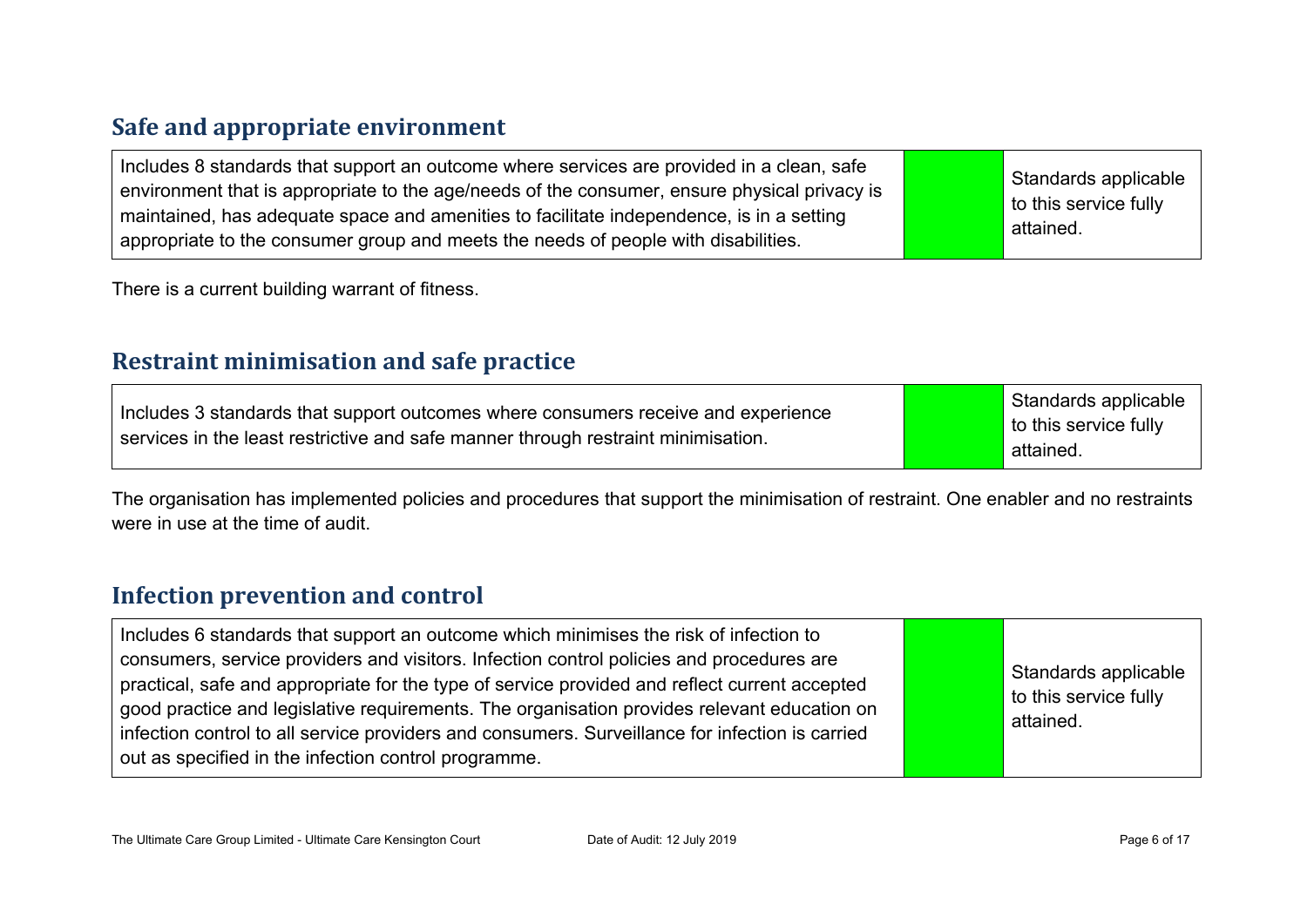Aged care specific infection surveillance is undertaken, analysed, trended, benchmarked and results reported through all levels of the organisation. Follow-up action is taken as and when required.

#### **Summary of attainment**

The following table summarises the number of standards and criteria audited and the ratings they were awarded.

| <b>Attainment</b><br>Rating | <b>Continuous</b><br>Improvement<br>(Cl) | <b>Fully Attained</b><br>(FA) | <b>Partially</b><br><b>Attained</b><br><b>Negligible Risk</b><br>(PA Negligible) | <b>Partially</b><br><b>Attained Low</b><br><b>Risk</b><br>(PA Low) | <b>Partially</b><br><b>Attained</b><br><b>Moderate Risk</b><br>(PA Moderate) | <b>Partially</b><br><b>Attained High</b><br><b>Risk</b><br>(PA High) | <b>Partially</b><br><b>Attained Critical</b><br><b>Risk</b><br>(PA Critical) |
|-----------------------------|------------------------------------------|-------------------------------|----------------------------------------------------------------------------------|--------------------------------------------------------------------|------------------------------------------------------------------------------|----------------------------------------------------------------------|------------------------------------------------------------------------------|
| <b>Standards</b>            |                                          |                               |                                                                                  |                                                                    |                                                                              |                                                                      |                                                                              |
| Criteria                    |                                          | 43                            |                                                                                  |                                                                    |                                                                              |                                                                      |                                                                              |

| <b>Attainment</b><br>Rating | <b>Unattained</b><br><b>Negligible Risk</b><br>(UA Negligible) | <b>Unattained Low</b><br><b>Risk</b><br>(UA Low) | Unattained<br><b>Moderate Risk</b><br>(UA Moderate) | <b>Unattained High</b><br><b>Risk</b><br>(UA High) | Unattained<br><b>Critical Risk</b><br>(UA Critical) |
|-----------------------------|----------------------------------------------------------------|--------------------------------------------------|-----------------------------------------------------|----------------------------------------------------|-----------------------------------------------------|
| <b>Standards</b>            |                                                                |                                                  |                                                     |                                                    |                                                     |
| Criteria                    |                                                                |                                                  |                                                     |                                                    |                                                     |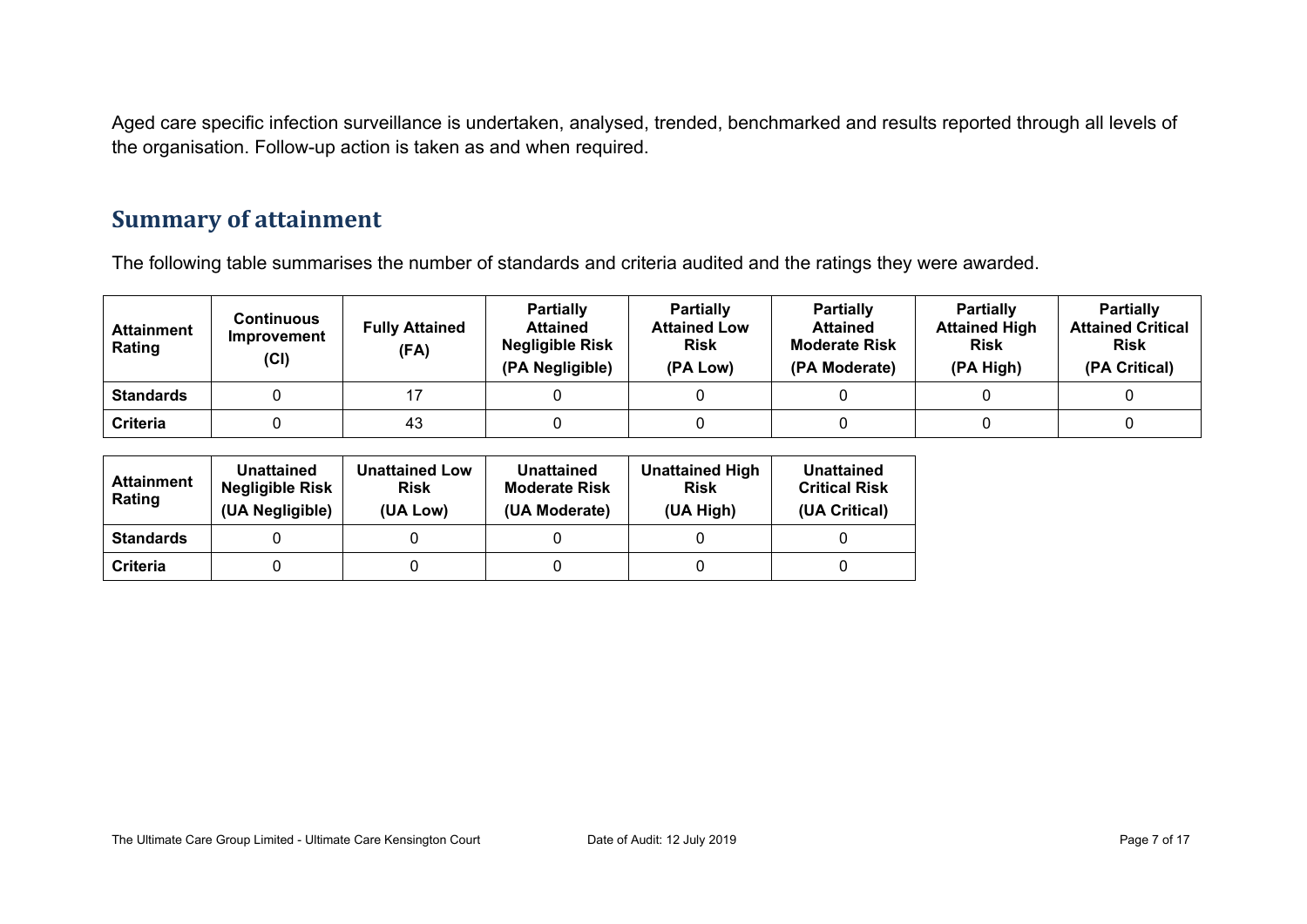# Attainment against the Health and Disability Ser vices Standar ds

The following table contains the results of all the standards assessed by the auditors at this audit. Depending on the services they provide, not all standards are relevant to all providers and not all standards are assessed at every audit.

Please note that Standard 1.3.3: Service Provision Requirements has been removed from this report, as it includes information specific to the healthcare of individual residents. Any corrective actions required relating to this standard, as a result of this audit, are retained and displayed in the next section.

For more information on the standards, please click [here](http://www.health.govt.nz/our-work/regulation-health-and-disability-system/certification-health-care-services/health-and-disability-services-standards).

| For more information on the different types of audits and what they cover please click here. |  |  |  |  |
|----------------------------------------------------------------------------------------------|--|--|--|--|
|----------------------------------------------------------------------------------------------|--|--|--|--|

| Standard with<br>desired outcome                                                                                                                   | Attainment<br>Rating | Audit Evidence                                                                                                                                                                                                                                                                                                                                                                                                                                                                                                                                                                                                                                                                                                                                                                                                                                    |
|----------------------------------------------------------------------------------------------------------------------------------------------------|----------------------|---------------------------------------------------------------------------------------------------------------------------------------------------------------------------------------------------------------------------------------------------------------------------------------------------------------------------------------------------------------------------------------------------------------------------------------------------------------------------------------------------------------------------------------------------------------------------------------------------------------------------------------------------------------------------------------------------------------------------------------------------------------------------------------------------------------------------------------------------|
| Standard 1.1.13:<br>Complaints<br>Management<br>The right of the<br>consumer to make a<br>complaint is<br>understood,<br>respected, and<br>upheld. | <b>FA</b>            | The complaints policy and associated forms meet the requirements of Right 10 of the Code. Information on the<br>complaint process is provided to residents and families on admission and those interviewed knew how to do so.<br>The complaints register reviewed showed that four complaints have been received over the past year and that<br>actions taken, through to an agreed resolution, are documented and completed within the timeframes. Action plans<br>showed any required follow up and improvements have been made where possible. The clinical manager (CM) is<br>responsible for complaints management and follow up. All staff interviewed confirmed a sound understanding of the<br>complaint process and what actions are required. There have been no complaints received from external sources<br>since the previous audit. |
| Standard 1.1.9:<br>Communication<br>Service providers<br>communicate<br>effectively with<br>consumers and<br>provide an                            | FA                   | Residents and family members stated they were kept well informed about any changes to their/their relative's status,<br>were advised in a timely manner about any incidents or accidents and outcomes of regular and any urgent medical<br>reviews. This was supported in residents' records reviewed. Staff understood the principles of open disclosure,<br>which is supported by policies and procedures that meet the requirements of the Code.<br>Staff knew how to access interpreter services, although reported this was rarely required due to all residents able to<br>speak English.                                                                                                                                                                                                                                                   |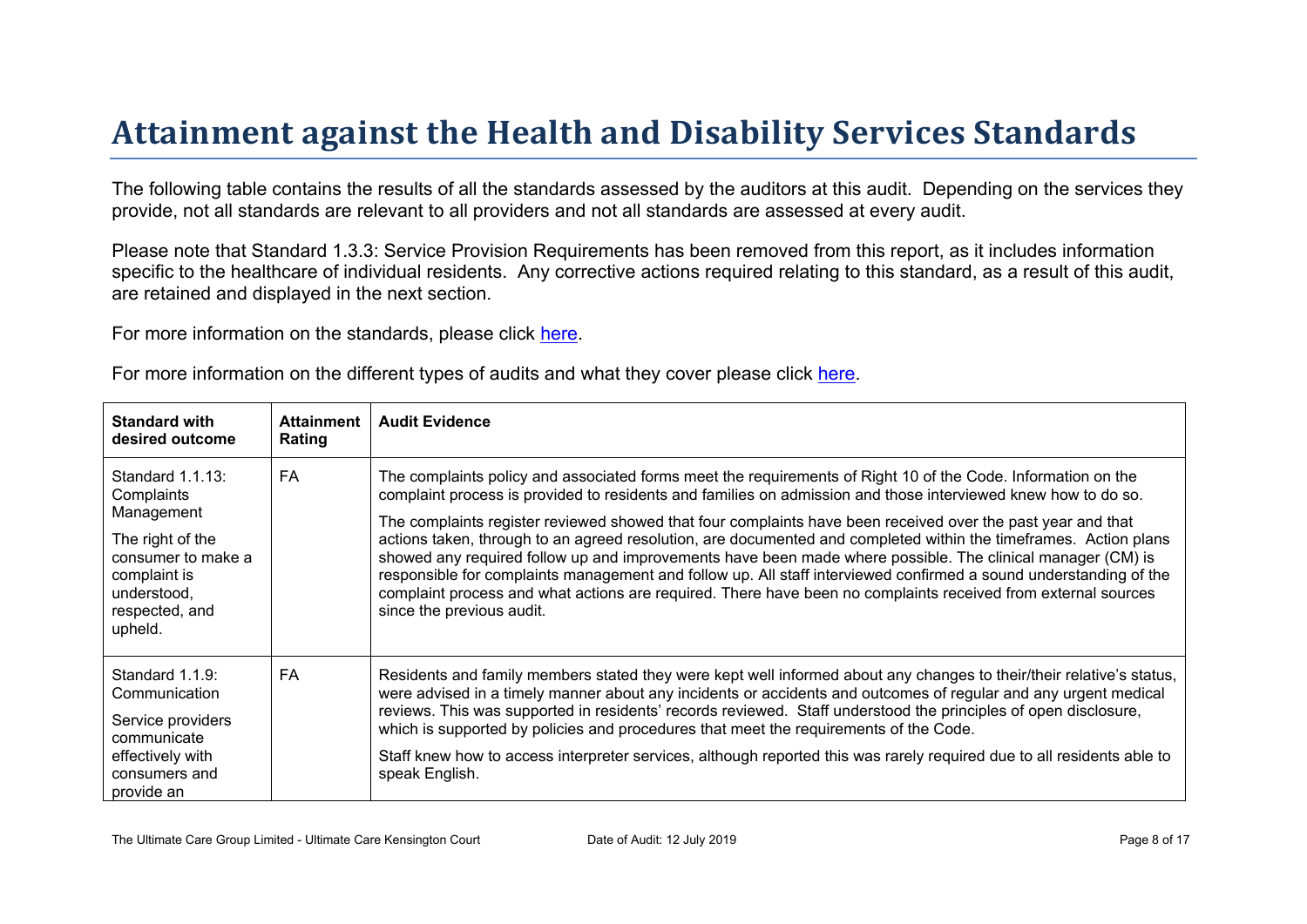| environment<br>conducive to effective<br>communication.                                                                                                                                                                                                    |           |                                                                                                                                                                                                                                                                                                                                                                                                                                                                                                                                                                                                                                                                                                                                                                                                                                                                                                                                                                                                                                                                                                                                                                                                                                                                                                                                                                                                                                                                                                                                                                                                                             |
|------------------------------------------------------------------------------------------------------------------------------------------------------------------------------------------------------------------------------------------------------------|-----------|-----------------------------------------------------------------------------------------------------------------------------------------------------------------------------------------------------------------------------------------------------------------------------------------------------------------------------------------------------------------------------------------------------------------------------------------------------------------------------------------------------------------------------------------------------------------------------------------------------------------------------------------------------------------------------------------------------------------------------------------------------------------------------------------------------------------------------------------------------------------------------------------------------------------------------------------------------------------------------------------------------------------------------------------------------------------------------------------------------------------------------------------------------------------------------------------------------------------------------------------------------------------------------------------------------------------------------------------------------------------------------------------------------------------------------------------------------------------------------------------------------------------------------------------------------------------------------------------------------------------------------|
| Standard 1.2.1:<br>Governance<br>The governing body<br>of the organisation<br>ensures services are<br>planned, coordinated,<br>and appropriate to<br>the needs of<br>consumers.                                                                            | FA        | The organisation's business plan, which is reviewed annually, outlines the purpose, values, scope, direction and<br>goals of the organisation. The documents described annual and longer-term objectives and the associated<br>operational plans. A sample of monthly reports to head office showed adequate information to monitor performance<br>is reported including occupancy, staffing, training, emerging risks and issues.<br>The service is managed by an interim FM and acting CM who holds relevant qualifications and has been in the role<br>for over five years. Responsibilities and accountabilities are defined in a job description and individual employment<br>agreement. The interim FM was on leave, and the acting CM in her place on the day of the audit, confirmed<br>knowledge of the sector, regulatory and reporting requirements and maintains currency through professional<br>development and the organisation's management study days.<br>The service holds contracts with Nelson Marlborough District Health Board (NMDHB) for respite, complex medical<br>conditions, hospital and rest home care. There is one Accident Compensation Corporation (ACC) funded resident<br>and sixteen residents who are private paying. Thirty-two residents were receiving services under the contract (21<br>rest home and 11 hospital residents. There were no residents under the respite or other contracts) at the time of<br>audit.                                                                                                                                                              |
| Standard 1.2.3:<br><b>Quality And Risk</b><br>Management<br>Systems<br>The organisation has<br>an established,<br>documented, and<br>maintained quality<br>and risk management<br>system that reflects<br>continuous quality<br>improvement<br>principles. | <b>FA</b> | The organisation has a planned quality and risk system that reflects the principles of continuous quality<br>improvement. This includes management of incidents and complaints, audit activities, a regular patient satisfaction<br>survey, monitoring of outcomes, clinical incidents including infections and restraint minimisation.<br>Meeting minutes reviewed confirmed regular review and analysis of quality indicators and that related information is<br>reported and discussed at the quality improvement team meetings and staff meetings. Staff reported their<br>involvement in quality and risk management activities through audit activities, attendance at meetings and training<br>sessions. Relevant corrective actions are developed and implemented to address any shortfalls. Resident and<br>family satisfaction surveys are completed annually. The most recent (2018) survey showed meals were sometimes<br>cold. The facility has implemented regular temperature monitoring with evidence in meeting minutes this issue is<br>now resolved.<br>Policies reviewed cover all necessary aspects of the service and contractual requirements, including reference to<br>the interRAI Long Term Care Facility (LTCF) assessment tool and process. Policies are based on best practice and<br>were current. The document control system ensures a systematic and regular review process, referencing of<br>relevant sources, approval, distribution and removal of obsolete documents.<br>The acting CM described the processes for the identification, monitoring, review and reporting of risks and |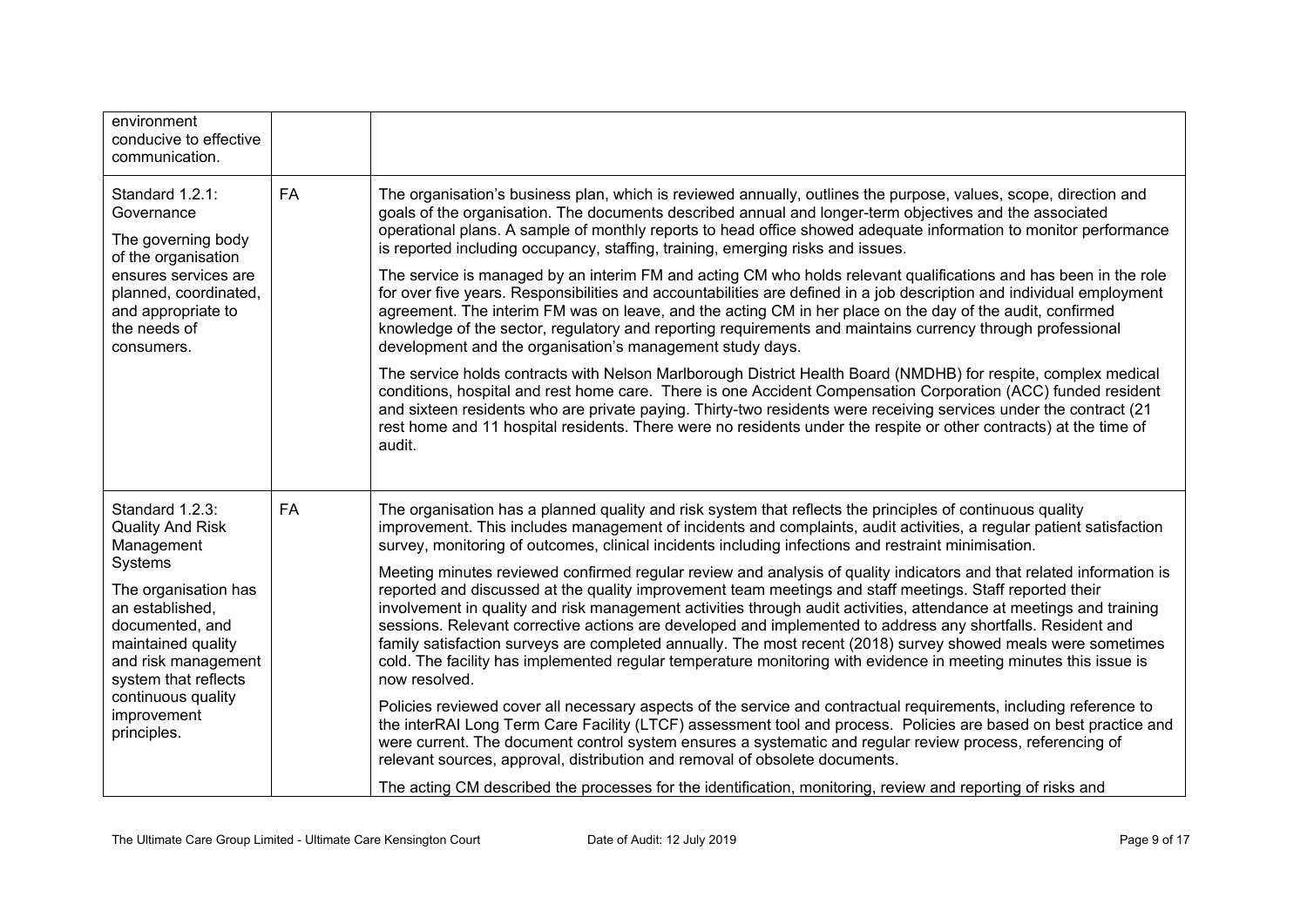|                                                                                                                                                                                                                                  |           | development of mitigation strategies. She was familiar with the Health and Safety at Work Act (2015) and has<br>implemented requirements.                                                                                                                                                                                                                                                                                                                                                                                                                                                                                   |
|----------------------------------------------------------------------------------------------------------------------------------------------------------------------------------------------------------------------------------|-----------|-----------------------------------------------------------------------------------------------------------------------------------------------------------------------------------------------------------------------------------------------------------------------------------------------------------------------------------------------------------------------------------------------------------------------------------------------------------------------------------------------------------------------------------------------------------------------------------------------------------------------------|
| Standard 1.2.4:<br><b>Adverse Event</b><br>Reporting                                                                                                                                                                             | <b>FA</b> | Staff document adverse and near miss events on an incident form. A sample of incidents forms reviewed showed<br>these were fully completed, incidents were investigated, action plans developed and actions followed-up in a timely<br>manner. Adverse event data is collated, analysed and reported to head office and staff via meetings.                                                                                                                                                                                                                                                                                 |
| All adverse,<br>unplanned, or<br>untoward events are<br>systematically<br>recorded by the<br>service and reported<br>to affected<br>consumers and<br>where appropriate<br>their family/whānau<br>of choice in an open<br>manner. |           | The acting CM described essential notification reporting requirements, including for pressure injuries. She advised<br>there have been five notifications of significant events made to the Ministry of Health, since the previous audit.                                                                                                                                                                                                                                                                                                                                                                                   |
| Standard 1.2.7:<br>Human Resource<br>Management<br>Human resource<br>management<br>processes are<br>conducted in<br>accordance with<br>good employment<br>practice and meet the<br>requirements of<br>legislation.               | <b>FA</b> | Human resources management policies and processes are based on good employment practice and relevant<br>legislation. The recruitment process includes referee checks, police vetting and validation of qualifications and<br>practising certificates (APCs), where required. A sample of staff records reviewed confirmed the organisation's<br>policies are being consistently implemented and records are maintained.                                                                                                                                                                                                     |
|                                                                                                                                                                                                                                  |           | Staff orientation includes all necessary components relevant to the role. Staff reported that the orientation process<br>prepared them well for their role. Staff records reviewed showed documentation of completed orientation and a<br>performance review after a three-month period.                                                                                                                                                                                                                                                                                                                                    |
|                                                                                                                                                                                                                                  |           | Continuing education is planned on an annual basis, including mandatory training requirements. Care staff have<br>either completed or commenced a New Zealand Qualification Authority education programme to meet the<br>requirements of the provider's agreement with the DHB. A staff member is the internal assessor for the programme.<br>There are enough trained and competent registered nurses who are maintaining their annual competency<br>requirements to undertake interRAI assessments. Records reviewed demonstrated completion of the required<br>training and completion of annual performance appraisals. |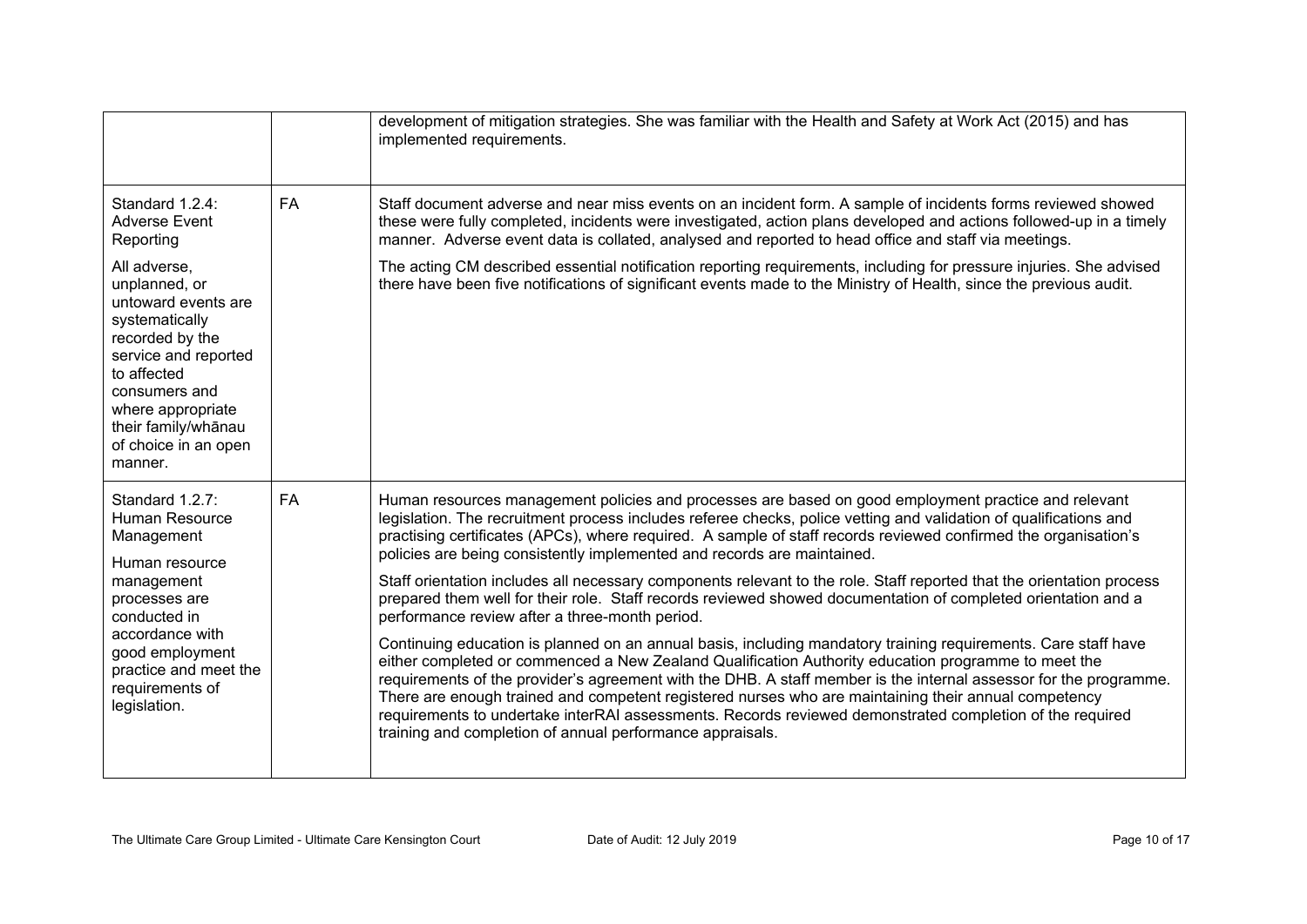| Standard 1.2.8:<br>Service Provider<br>Availability<br>Consumers receive<br>timely, appropriate,<br>and safe service from<br>suitably<br>qualified/skilled<br>and/or experienced<br>service providers.            | <b>FA</b> | There is a documented and implemented process for determining staffing levels and skill mixes to provide safe<br>service delivery, 24 hours a day, seven days a week (24/7). The facility adjusts staffing levels to meet the changing<br>needs of residents. An afterhours on call roster is in place, with staff reporting that good access to advice is<br>available when needed. Care staff reported there were adequate staff available to complete the work allocated to<br>them. Residents and family members interviewed supported this.<br>Observations and review of four weeks of rosters confirmed adequate staff cover has been provided, with staff<br>replaced in any unplanned absence. At least one staff member on duty has a current first aid certificate and there is<br>24/7 RN coverage in the hospital.                                                                                                                                                                                                                                        |
|-------------------------------------------------------------------------------------------------------------------------------------------------------------------------------------------------------------------|-----------|------------------------------------------------------------------------------------------------------------------------------------------------------------------------------------------------------------------------------------------------------------------------------------------------------------------------------------------------------------------------------------------------------------------------------------------------------------------------------------------------------------------------------------------------------------------------------------------------------------------------------------------------------------------------------------------------------------------------------------------------------------------------------------------------------------------------------------------------------------------------------------------------------------------------------------------------------------------------------------------------------------------------------------------------------------------------|
| Standard 1.2.9:<br>Consumer<br>Information<br>Management<br>Systems<br>Consumer<br>information is<br>uniquely identifiable,<br>accurately recorded,<br>current, confidential,<br>and accessible when<br>required. | <b>FA</b> | Click here to enter text                                                                                                                                                                                                                                                                                                                                                                                                                                                                                                                                                                                                                                                                                                                                                                                                                                                                                                                                                                                                                                               |
| Standard 1.3.12:<br>Medicine<br>Management<br>Consumers receive<br>medicines in a safe<br>and timely manner<br>that complies with<br>current legislative<br>requirements and<br>safe practice<br>guidelines.      | <b>FA</b> | The medication management policy was current and identified all aspects of medicine management in line with the<br>Medicines Care Guide for Residential Aged Care.<br>A safe system for medicine management using an electronic system was observed on the day of audit. The staff<br>observed demonstrated good knowledge and had a clear understanding of their roles and responsibilities related to<br>each stage of medicine management. All staff who administer medicines are competent to perform the function they<br>manage.<br>Medications are supplied to the facility in a pre-packaged format from a contracted pharmacy. These medications<br>are checked by an RN against the prescription. All medications sighted were within current use by dates. Clinical<br>pharmacist input is provided on request.<br>Controlled drugs are stored securely in accordance with requirements. Controlled drugs are checked by two staff for<br>accuracy in administration. The controlled drug register provided evidence of weekly and six-monthly stock checks |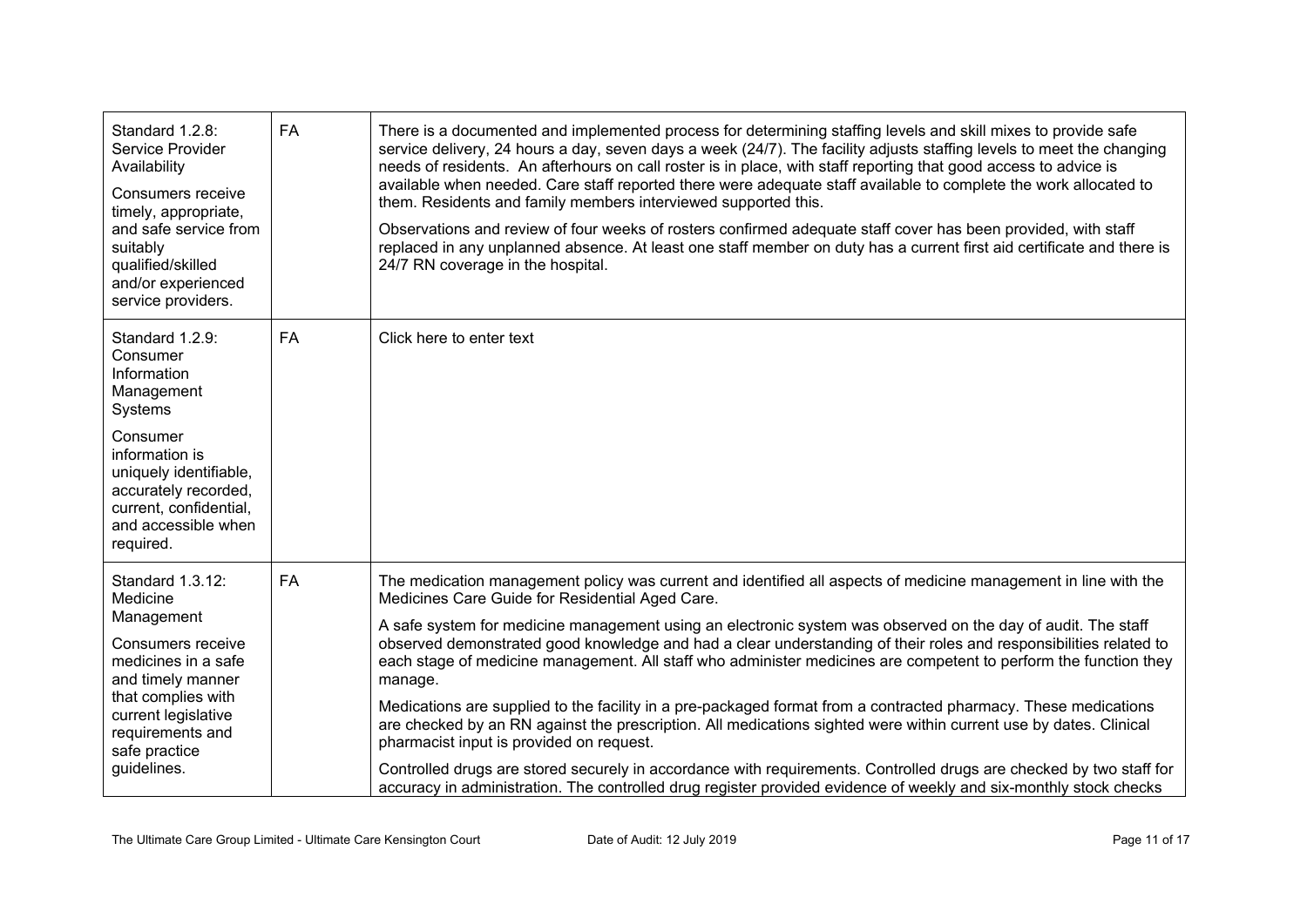|                                                                                      |           | and accurate entries.                                                                                                                                                                                                                                                                                                                                                                                                                                                                          |
|--------------------------------------------------------------------------------------|-----------|------------------------------------------------------------------------------------------------------------------------------------------------------------------------------------------------------------------------------------------------------------------------------------------------------------------------------------------------------------------------------------------------------------------------------------------------------------------------------------------------|
|                                                                                      |           | The records of temperatures for the medicine fridge and the medication room reviewed were within the<br>recommended range.                                                                                                                                                                                                                                                                                                                                                                     |
|                                                                                      |           | Good prescribing practices noted include the prescriber's signature and date recorded on the commencement and<br>discontinuation of medicines and all requirements for pro re nata (PRN) medicines met. The required three-monthly<br>GP review was consistently recorded on the electronic medicine chart.                                                                                                                                                                                    |
|                                                                                      |           | There were two residents who were self-administering medications at the time of audit. Appropriate processes were<br>in place to ensure this is managed in a safe manner.                                                                                                                                                                                                                                                                                                                      |
|                                                                                      |           | Medication errors are reported to the RN and CSM and recorded on an accident/incident form. The resident and/or<br>the designated representative are advised. There is a process for comprehensive analysis of any medication errors,<br>and compliance with this process was verified.                                                                                                                                                                                                        |
|                                                                                      |           | Standing orders are not used.                                                                                                                                                                                                                                                                                                                                                                                                                                                                  |
| Standard 1.3.13:<br>Nutrition, Safe Food,<br>And Fluid<br>Management<br>A consumer's | <b>FA</b> | The food service at Kensington Court is provided on site by a cook and is in line with recognised nutritional<br>guidelines for older people. The menu follows summer and winter patterns and was reviewed by a qualified dietitian<br>in April 2019. Recommendations made at that time have been implemented.                                                                                                                                                                                 |
|                                                                                      |           | A food control plan is in place and registered with the Ministry of Primary Industries (MPI) and registration expires 27<br>June 2020.                                                                                                                                                                                                                                                                                                                                                         |
| individual food, fluids<br>and nutritional needs                                     |           | A verification audit of the food control plan is booked to occur 25 July 2019.                                                                                                                                                                                                                                                                                                                                                                                                                 |
| are met where this<br>service is a<br>component of service<br>delivery.              |           | All aspects of food procurement, production, preparation, storage, transportation, delivery and disposal comply with<br>current legislation and guidelines. Food temperatures, including for high risk items, are monitored appropriately and<br>recorded as part of the plan. The cook has undertaken a safe food handling qualification, with kitchen assistants<br>completing relevant food handling training.                                                                              |
|                                                                                      |           | A nutritional assessment is undertaken for each resident on admission to the facility and a dietary profile developed.<br>The personal food preferences, any special diets and modified texture requirements are made known to kitchen<br>staff and accommodated in the daily meal plan. Special equipment, to meet resident's nutritional needs, is available.                                                                                                                                |
|                                                                                      |           | Evidence of resident satisfaction with meals was verified by resident and family interviews, satisfaction surveys and<br>resident meeting minutes. Any areas of dissatisfaction were promptly responded to. Residents were seen to be<br>given time to eat their meal in an unhurried fashion and those requiring assistance had this provided. There were<br>enough staff on duty in the dining rooms at meal times to ensure appropriate assistance was available to residents<br>as needed. |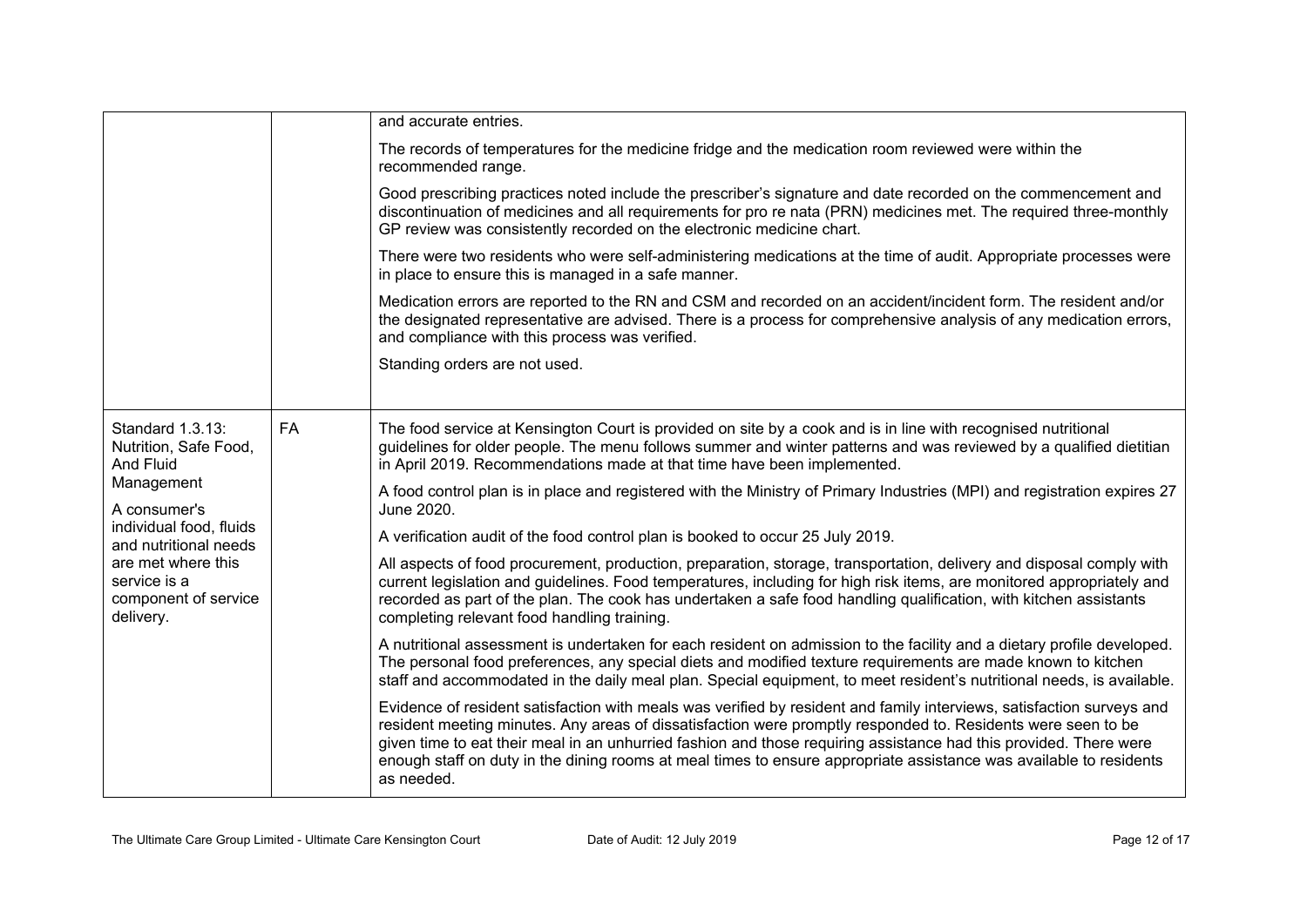| Standard 1.3.6:<br>Service<br>Delivery/Interventions<br>Consumers receive<br>adequate and<br>appropriate services<br>in order to meet their<br>assessed needs and<br>desired outcomes.           | <b>FA</b> | Documentation, observations and interviews verified the care provided to residents of Kensington Court was<br>consistent with their needs, goals and the plan of care. The attention to meeting a diverse range of resident's<br>individualised needs was evident in all areas of service provision. The GP interviewed, verified that medical input is<br>sought in a timely manner, that medical orders are followed, and care is of a high standard. Care staff confirmed that<br>care was provided as outlined in the documentation. A range of equipment and resources was available, suited to<br>the levels of care provided and in accordance with the residents' needs.                                                                                                                                                                                                                                                                                                                                                                                                                                                                                           |
|--------------------------------------------------------------------------------------------------------------------------------------------------------------------------------------------------|-----------|----------------------------------------------------------------------------------------------------------------------------------------------------------------------------------------------------------------------------------------------------------------------------------------------------------------------------------------------------------------------------------------------------------------------------------------------------------------------------------------------------------------------------------------------------------------------------------------------------------------------------------------------------------------------------------------------------------------------------------------------------------------------------------------------------------------------------------------------------------------------------------------------------------------------------------------------------------------------------------------------------------------------------------------------------------------------------------------------------------------------------------------------------------------------------|
| Standard 1.3.7:<br><b>Planned Activities</b>                                                                                                                                                     | <b>FA</b> | The activities programme is provided by two diversional therapists (one casual relief) and an activities co-ordinator,<br>five days a week.                                                                                                                                                                                                                                                                                                                                                                                                                                                                                                                                                                                                                                                                                                                                                                                                                                                                                                                                                                                                                                |
| Where specified as<br>part of the service<br>delivery plan for a<br>consumer, activity<br>requirements are<br>appropriate to their<br>needs, age, culture,<br>and the setting of the<br>service. |           | A social assessment and history are undertaken on admission to ascertain residents' needs, interests, abilities and<br>social requirements. Activities assessments are regularly reviewed to help formulate an activity programme that is<br>meaningful to the residents. The resident's activity needs are evaluated regularly and as part of the formal three/six<br>monthly care plan review.<br>The planned monthly activities programme is diverse and matches the skills, likes, dislikes and interests identified in<br>assessment data. Activities reflected residents' goals, ordinary patterns of life and include normal community<br>activities. Individual, group activities and regular events are offered.                                                                                                                                                                                                                                                                                                                                                                                                                                                  |
|                                                                                                                                                                                                  |           | On the day of audit, residents were observed cutting up vegetables from the garden and making chutney. The<br>products residents make, includes other relishes, pickles, chutneys and marmalades which they sell to raise funds<br>for the activities programme. They have recently purchased a kitchen whizz to help with their preparation and are<br>now saving for a projector to project movies onto a big screen. The residents' garden club has 'raised gardens' that<br>were provided by a local builders supply company. A knitting club also operates, and the knitters make products to<br>go overseas. Other activities that are part of the programme are exercise sessions, visits from schools and<br>preschools, attendance at aged concern meetings, baking sessions, visiting entertainers, quiz sessions and daily<br>news updates. A silver jubilee ball was recently held at Kensington Court to celebrate the facility's 25-year<br>anniversary and the day prior to audit a mid-winter Christmas dinner was held. Outings occur weekly in the facility<br>van. A monthly outing occurs for resident requiring the services of a hired mobility van. |
|                                                                                                                                                                                                  |           | The activities programme is discussed at the minuted residents' meetings and indicated residents' input is sought<br>and responded to. Resident and family satisfaction surveys demonstrated satisfaction and that information is used<br>to improve the range of activities offered. Residents interviewed confirmed they find the programme meets their<br>needs.                                                                                                                                                                                                                                                                                                                                                                                                                                                                                                                                                                                                                                                                                                                                                                                                        |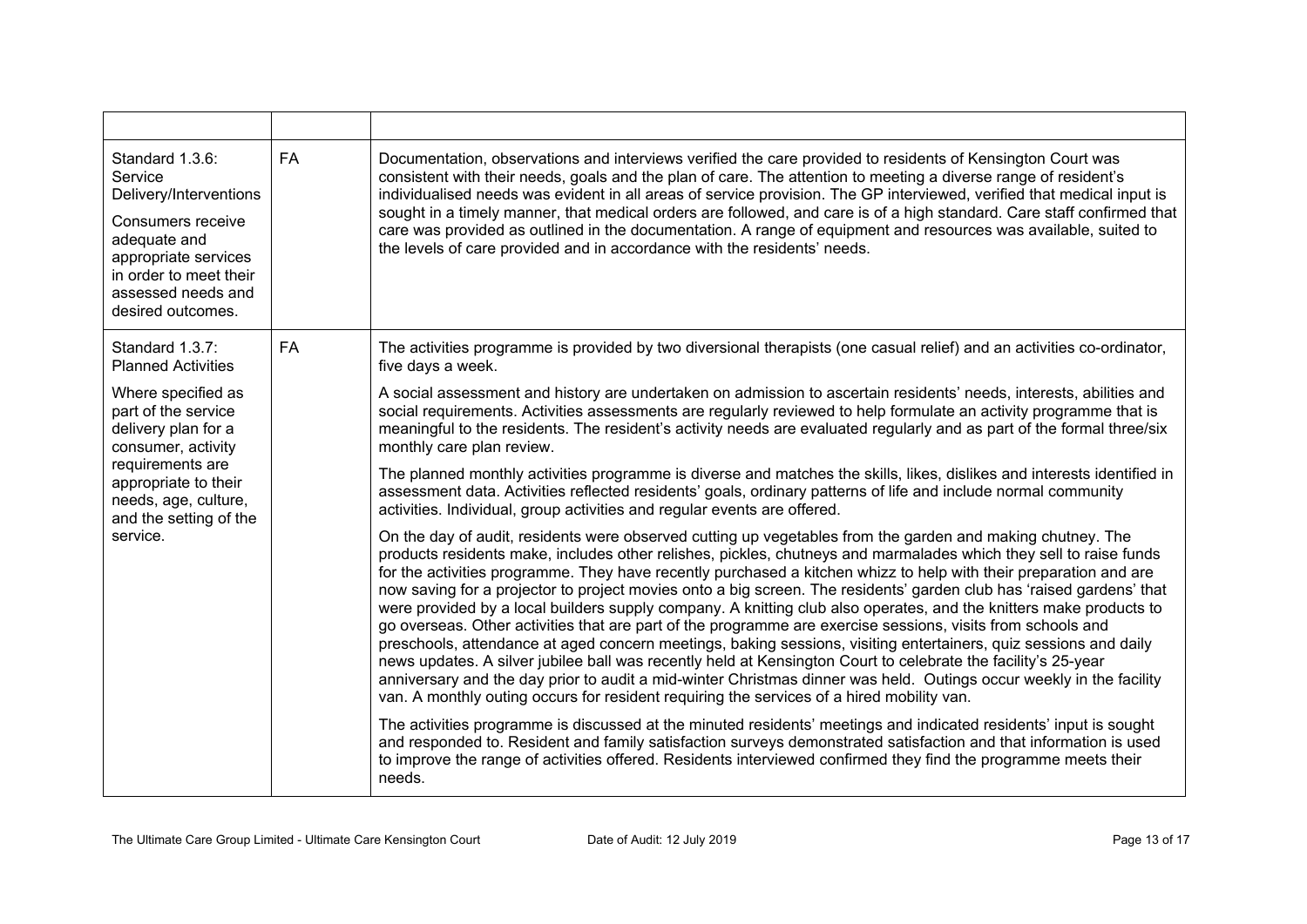| Standard 1.3.8:<br>Evaluation                                                                                                                                                                                                 | <b>FA</b> | Resident care is evaluated on each shift and reported in the progress notes. If any change is noted, it is reported to<br>the RN.                                                                                                                                                                                                                                                                                                                                                                                                                                                                                                                                                                                                                                     |
|-------------------------------------------------------------------------------------------------------------------------------------------------------------------------------------------------------------------------------|-----------|-----------------------------------------------------------------------------------------------------------------------------------------------------------------------------------------------------------------------------------------------------------------------------------------------------------------------------------------------------------------------------------------------------------------------------------------------------------------------------------------------------------------------------------------------------------------------------------------------------------------------------------------------------------------------------------------------------------------------------------------------------------------------|
| Consumers' service<br>delivery plans are<br>evaluated in a<br>comprehensive and<br>timely manner.                                                                                                                             |           | Formal care plan evaluations occur every six months in conjunction with the six-monthly interRAI reassessment or<br>as residents' needs change. Evaluations are documented by the RN. Where progress is different from expected, the<br>service responds by initiating changes to the plan of care. Examples of short-term care plans were consistently<br>reviewed for infections, pain, weight loss and progress evaluated as clinically indicated and according to the degree<br>of risk noted during the assessment process. Other plans, such as wound management plans were evaluated each<br>time the dressing was changed. Residents and families/whānau interviewed provided examples of involvement in<br>evaluation of progress and any resulting changes. |
| Standard 1.4.2:<br><b>Facility Specifications</b>                                                                                                                                                                             | <b>FA</b> | A current building warrant of fitness (expiry date 01 March 2020) is publicly displayed.                                                                                                                                                                                                                                                                                                                                                                                                                                                                                                                                                                                                                                                                              |
| Consumers are<br>provided with an<br>appropriate,<br>accessible physical<br>environment and<br>facilities that are fit<br>for their purpose.                                                                                  |           |                                                                                                                                                                                                                                                                                                                                                                                                                                                                                                                                                                                                                                                                                                                                                                       |
| Standard 3.5:<br>Surveillance<br>Surveillance for<br>infection is carried<br>out in accordance<br>with agreed<br>objectives, priorities,<br>and methods that<br>have been specified<br>in the infection<br>control programme. | <b>FA</b> | Surveillance of infections at Kensington Court is appropriate to that recommended for long term care facilities, with<br>infection definitions reflecting a focus on symptoms rather than laboratory results. These include urinary tract, soft<br>tissue, fungal, eye, gastro-intestinal, the upper and lower respiratory tract and scabies. When an infection is<br>identified, a record of this is documented in the resident's clinical record. New infections and any required<br>management plan are discussed at handover, to ensure early intervention occurs.                                                                                                                                                                                                |
|                                                                                                                                                                                                                               |           | The ICN and CSM review all reported infections. Monthly surveillance data is collated and analysed to identify any<br>trends, possible causative factors and required actions. Results of the surveillance programme are shared with staff<br>via quality and staff meetings and at staff handovers. Surveillance data is entered in the organisation's electronic<br>infection database. Graphs are produced that identify trends for the current year, and comparisons against previous<br>years. Data is benchmarked internally within the group's other aged care providers.                                                                                                                                                                                      |
|                                                                                                                                                                                                                               |           | A phone interview with the CSM verified continuation of a previous initiative to reduce the high number of upper<br>respiratory tract infection and antibiotic use at Kensington Court.                                                                                                                                                                                                                                                                                                                                                                                                                                                                                                                                                                               |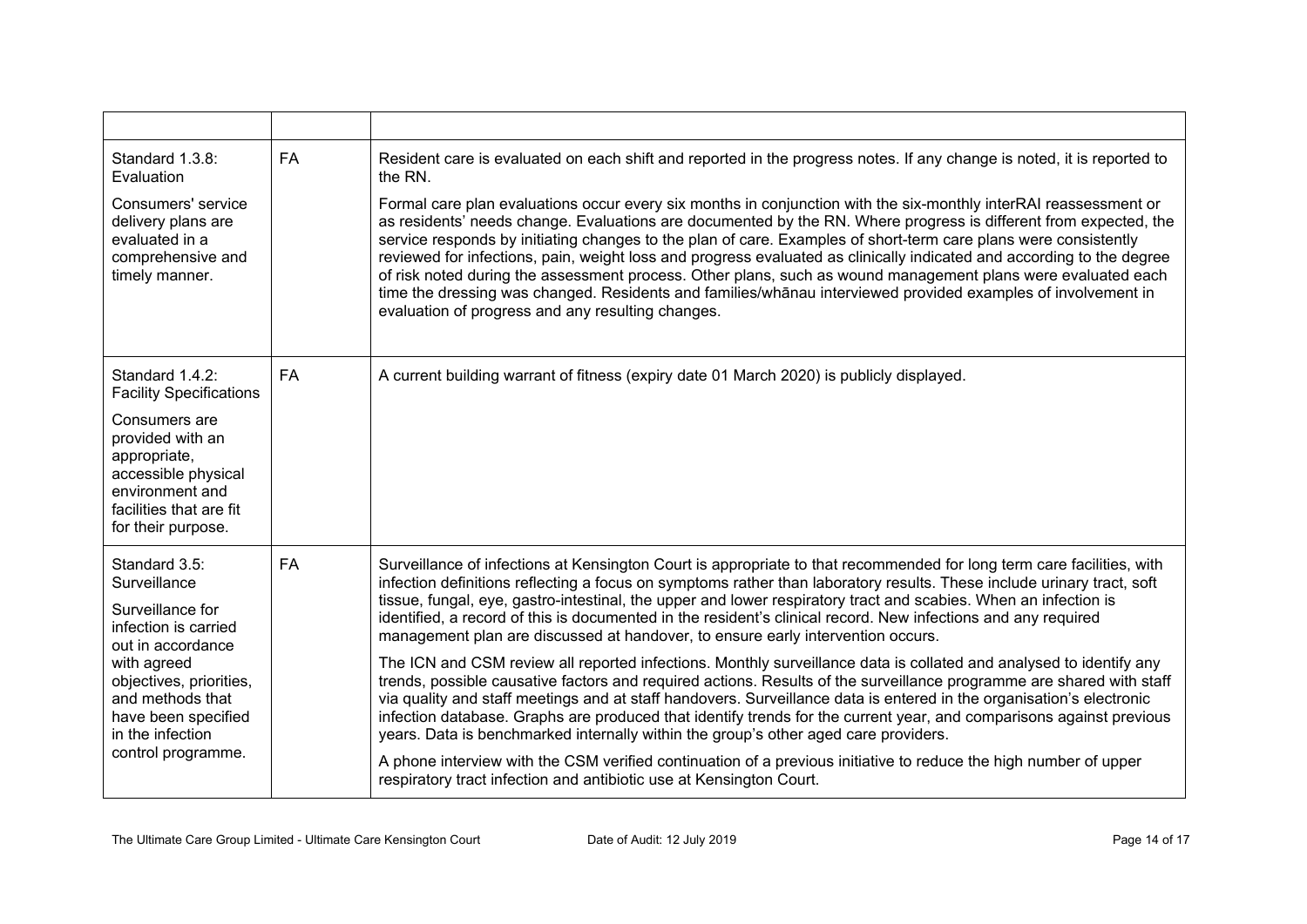| Standard $2.1.1$ :<br>Restraint<br>minimisation<br>Services demonstrate<br>that the use of<br>restraint is actively<br>minimised. | FA | Policies and procedures meet the requirements of the restraint minimisation and safe practice standards and<br>provide guidance on the safe use of both restraints and enablers. The restraint coordinator provides support and<br>oversight for enabler and restraint management in the facility and demonstrated a sound understanding of the<br>organisation's policies, procedures and practice and her role and responsibilities.<br>On the day of audit, no residents were using restraints and one resident was using an enabler, which was the least<br>restrictive and used voluntarily at their request. A similar process is followed for the use of enablers as is used for<br>restraints. |
|-----------------------------------------------------------------------------------------------------------------------------------|----|--------------------------------------------------------------------------------------------------------------------------------------------------------------------------------------------------------------------------------------------------------------------------------------------------------------------------------------------------------------------------------------------------------------------------------------------------------------------------------------------------------------------------------------------------------------------------------------------------------------------------------------------------------------------------------------------------------|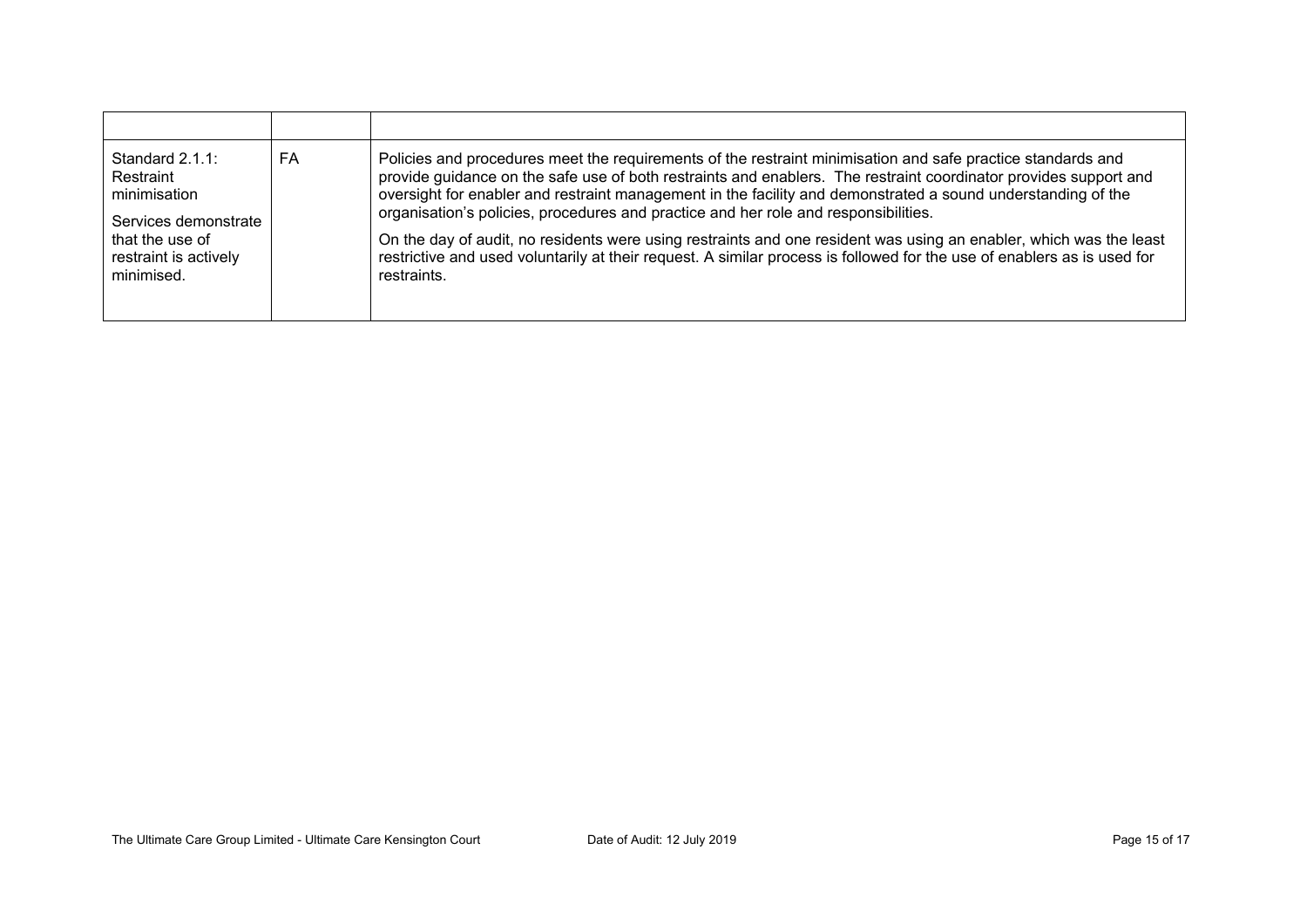### **Specific results for criterion where corrective actions are required**

Where a standard is rated partially attained (PA) or unattained (UA) specific corrective actions are recorded under the relevant criteria for the standard. The following table contains the criterion where corrective actions have been recorded.

Criterion can be linked to the relevant standard by looking at the code. For example, a Criterion 1.1.1.1: Service providers demonstrate knowledge and understanding of consumer rights and obligations, and incorporate them as part of their everyday practice relates to Standard 1.1.1: Consumer Rights During Service Delivery in Outcome 1.1: Consumer Rights.

If there is a message "no data to display" instead of a table, then no corrective actions were required as a result of this audit.

No data to display